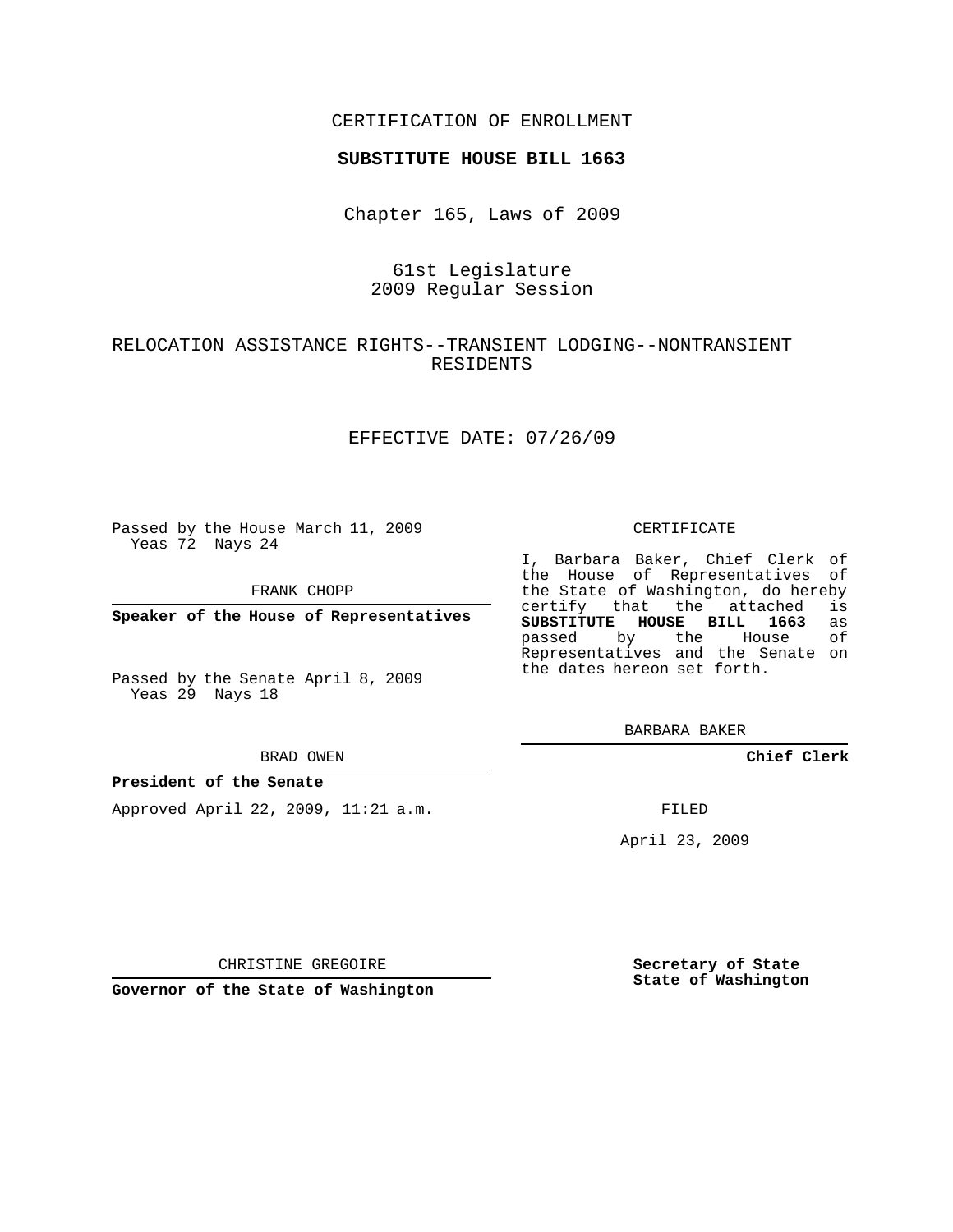# **SUBSTITUTE HOUSE BILL 1663** \_\_\_\_\_\_\_\_\_\_\_\_\_\_\_\_\_\_\_\_\_\_\_\_\_\_\_\_\_\_\_\_\_\_\_\_\_\_\_\_\_\_\_\_\_

\_\_\_\_\_\_\_\_\_\_\_\_\_\_\_\_\_\_\_\_\_\_\_\_\_\_\_\_\_\_\_\_\_\_\_\_\_\_\_\_\_\_\_\_\_

Passed Legislature - 2009 Regular Session

# **State of Washington 61st Legislature 2009 Regular Session**

**By** House Judiciary (originally sponsored by Representatives Goodman, Springer, Simpson, Roberts, Miloscia, Nelson, Ormsby, and Santos)

READ FIRST TIME 02/20/09.

 AN ACT Relating to creating relocation assistance rights for nontransient residents of hotels, motels, or other places of transient lodging that are shut down by government action; and amending RCW 59.18.085.

BE IT ENACTED BY THE LEGISLATURE OF THE STATE OF WASHINGTON:

 **Sec. 1.** RCW 59.18.085 and 2005 c 364 s 2 are each amended to read as follows:

 (1) If a governmental agency responsible for the enforcement of a building, housing, or other appropriate code has notified the landlord that a dwelling is condemned or unlawful to occupy due to the existence of conditions that violate applicable codes, statutes, ordinances, or regulations, a landlord shall not enter into a rental agreement for the dwelling unit until the conditions are corrected.

 (2) If a landlord knowingly violates subsection (1) of this section, the tenant shall recover either three months' periodic rent or up to treble the actual damages sustained as a result of the violation, whichever is greater, costs of suit, or arbitration and reasonable attorneys' fees. If the tenant elects to terminate the tenancy as a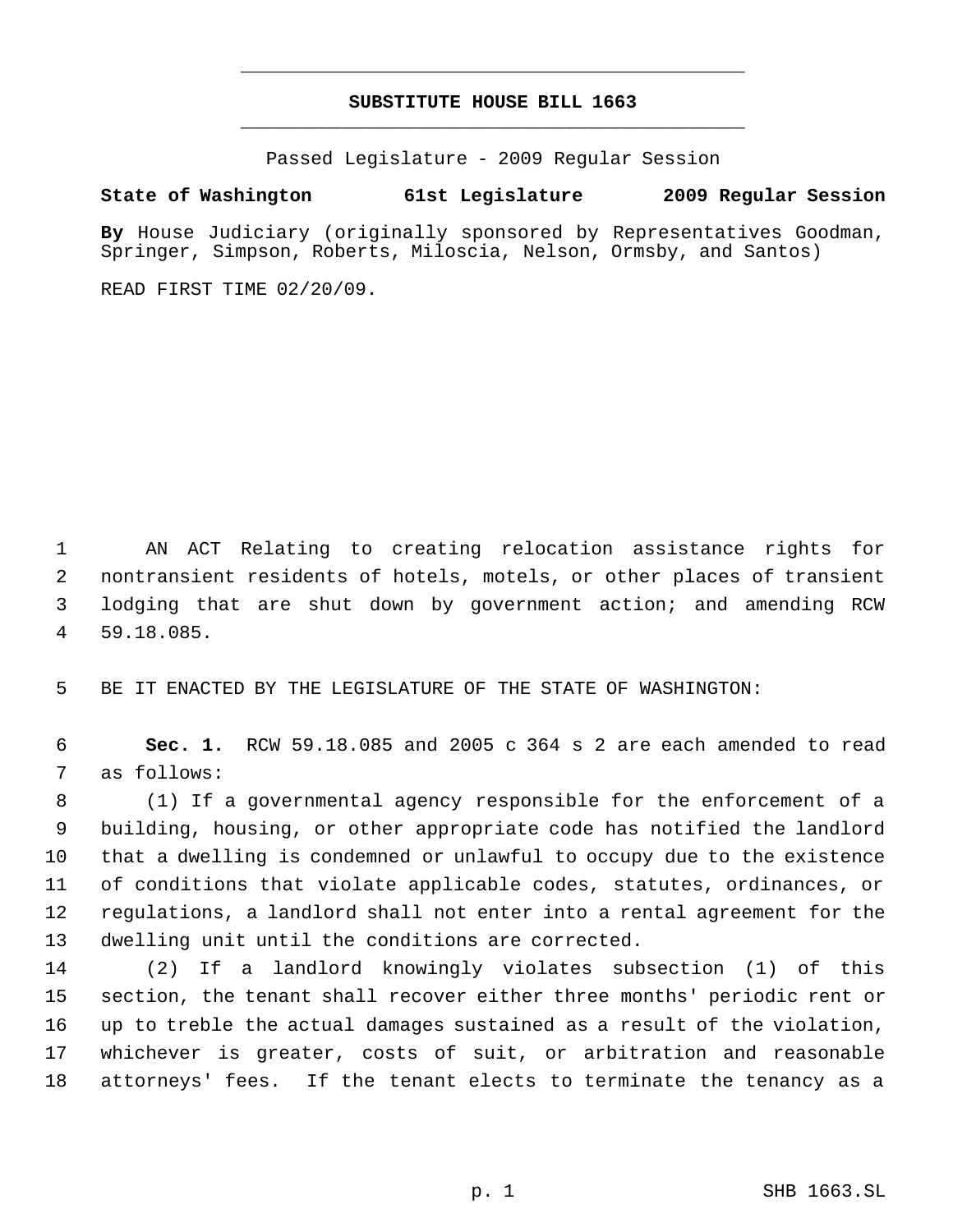result of the conditions leading to the posting, or if the appropriate governmental agency requires that the tenant vacate the premises, the tenant also shall recover:

(a) The entire amount of any deposit prepaid by the tenant; and

(b) All prepaid rent.

 (3)(a) If a governmental agency responsible for the enforcement of a building, housing, or other appropriate code has notified the landlord that a dwelling will be condemned or will be unlawful to occupy due to the existence of conditions that violate applicable codes, statutes, ordinances, or regulations, a landlord, who knew or should have known of the existence of these conditions, shall be required to pay relocation assistance to the displaced tenants except that:

 (i) A landlord shall not be required to pay relocation assistance to any displaced tenant in a case in which the condemnation or no occupancy order affects one or more dwelling units and directly results from conditions caused by a tenant's or any third party's illegal conduct without the landlord's prior knowledge;

 (ii) A landlord shall not be required to pay relocation assistance to any displaced tenant in a case in which the condemnation or no occupancy order affects one or more dwelling units and results from conditions arising from a natural disaster such as, but not exclusively, an earthquake, tsunami, wind storm, or hurricane; and

 (iii) A landlord shall not be required to pay relocation assistance to any displaced tenant in a case in which a condemnation affects one or more dwelling units and the tenant's displacement is a direct result of the acquisition of the property by eminent domain.

 (b) Relocation assistance provided to displaced tenants under this subsection shall be the greater amount of two thousand dollars per dwelling unit or three times the monthly rent. In addition to relocation assistance, the landlord shall be required to pay to the displaced tenants the entire amount of any deposit prepaid by the tenant and all prepaid rent.

 (c) The landlord shall pay relocation assistance and any prepaid deposit and prepaid rent to displaced tenants within seven days of the governmental agency sending notice of the condemnation, eviction, or displacement order to the landlord. The landlord shall pay relocation assistance and any prepaid deposit and prepaid rent either by making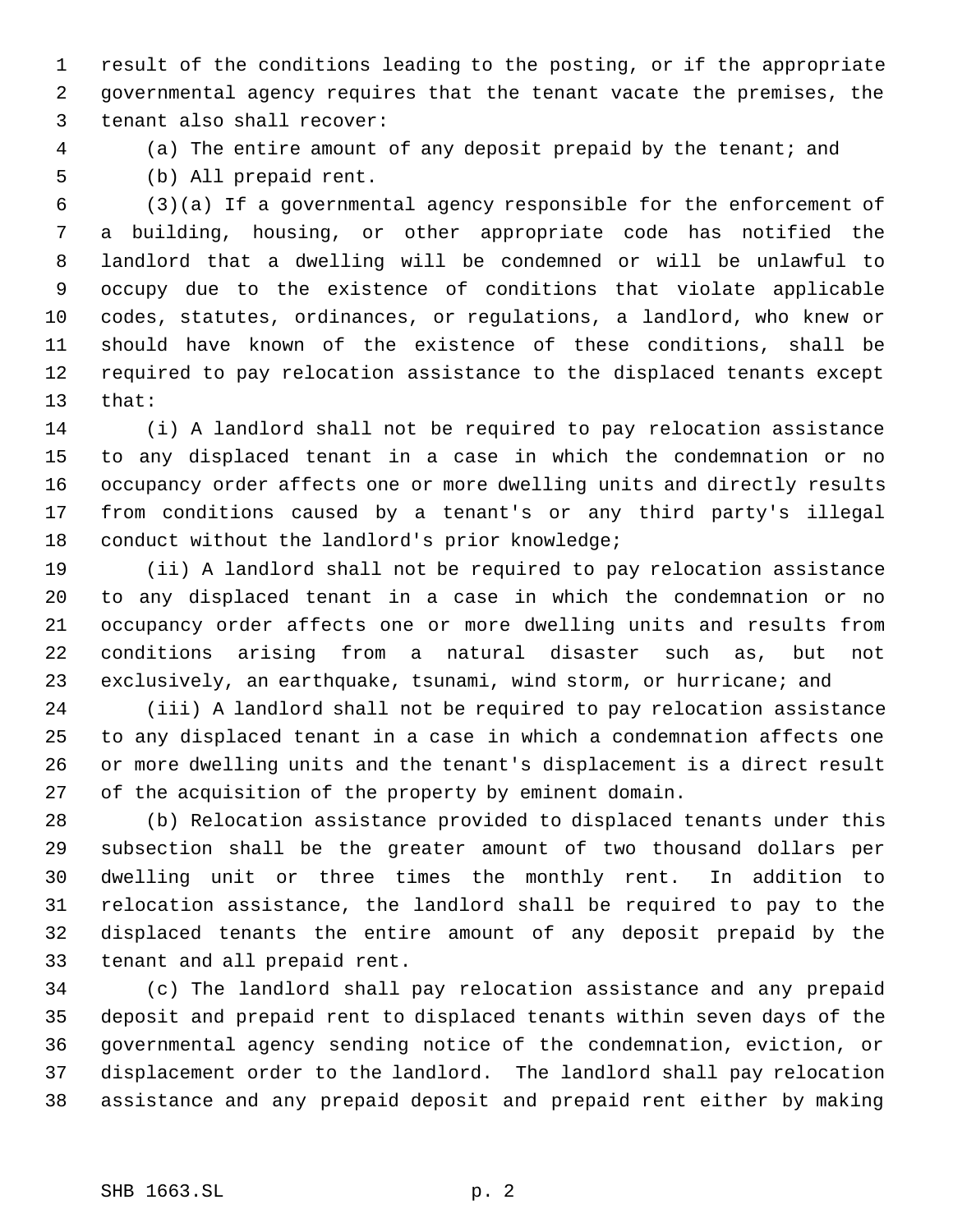individual payments by certified check to displaced tenants or by providing a certified check to the governmental agency ordering condemnation, eviction, or displacement, for distribution to the displaced tenants. If the landlord fails to complete payment of relocation assistance within the period required under this subsection, the city, town, county, or municipal corporation may advance the cost of the relocation assistance payments to the displaced tenants.

 (d) During the period from the date that a governmental agency responsible for the enforcement of a building, housing, or other appropriate code first notifies the landlord of conditions that violate applicable codes, statutes, ordinances, or regulations to the time that relocation assistance payments are paid to eligible tenants, or the conditions leading to the notification are corrected, the landlord may not:

 (i) Evict, harass, or intimidate tenants into vacating their units for the purpose of avoiding or diminishing application of this section; 17 (ii) Reduce services to any tenant; or

 (iii) Materially increase or change the obligations of any tenant, including but not limited to any rent increase.

 (e) Displaced tenants shall be entitled to recover any relocation assistance, prepaid deposits, and prepaid rent required by (b) of this subsection. In addition, displaced tenants shall be entitled to recover any actual damages sustained by them as a result of the condemnation, eviction, or displacement that exceed the amount of relocation assistance that is payable. In any action brought by displaced tenants to recover any payments or damages required or authorized by this subsection (3)(e) or (c) of this subsection that are not paid by the landlord or advanced by the city, town, county, or municipal corporation, the displaced tenants shall also be entitled to recover their costs of suit or arbitration and reasonable attorneys' fees.

 (f) If, after sixty days from the date that the city, town, county, or municipal corporation first advanced relocation assistance funds to the displaced tenants, a landlord has failed to repay the amount of relocation assistance advanced by the city, town, county, or municipal corporation under (c) of this subsection, then the city, town, county, or municipal corporation shall assess civil penalties in the amount of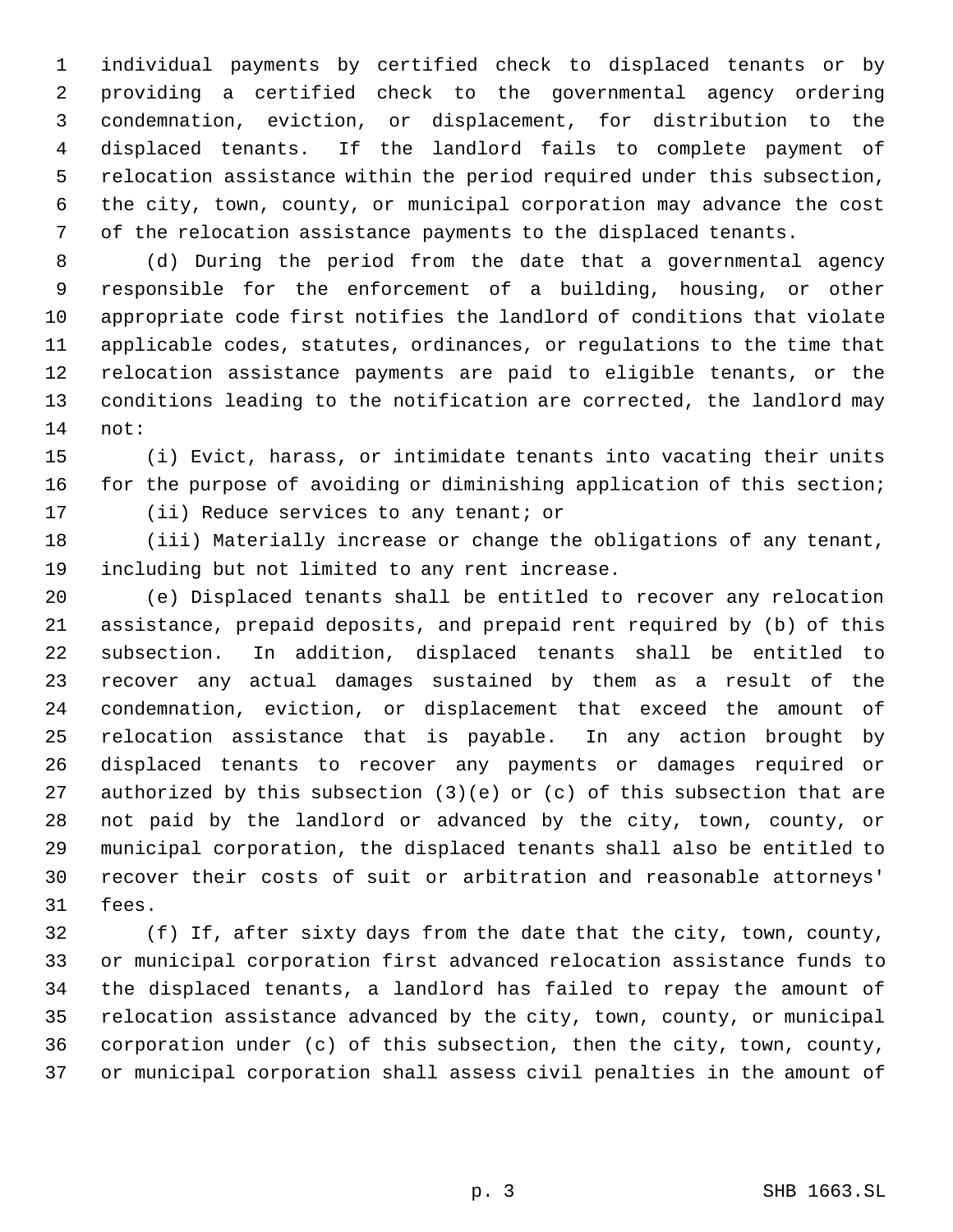fifty dollars per day for each tenant to whom the city, town, county, or municipal corporation has advanced a relocation assistance payment.

 (g) In addition to the penalties set forth in (f) of this subsection, interest will accrue on the amount of relocation assistance paid by the city, town, county, or municipal corporation for which the property owner has not reimbursed the city, town, county, or municipal corporation. The rate of interest shall be the maximum legal rate of interest permitted under RCW 19.52.020, commencing thirty days after 9 the date that the city, town, county, or municipal corporation first advanced relocation assistance funds to the displaced tenants.

 (h) If the city, town, county, or municipal corporation must initiate legal action in order to recover the amount of relocation assistance payments that it has advanced to low-income tenants, including any interest and penalties under (f) and (g) of this subsection, the city, town, county, or municipal corporation shall be entitled to attorneys' fees and costs arising from its legal action.

17 (4) The governmental agency that has notified the landlord that a dwelling will be condemned or will be unlawful to occupy shall notify the displaced tenants that they may be entitled to relocation assistance under this section.

 (5) No payment received by a displaced tenant under this section may be considered as income for the purpose of determining the eligibility or extent of eligibility of any person for assistance under any state law or for the purposes of any tax imposed under Title 82 RCW, and the payments shall not be deducted from any amount to which any recipient would otherwise be entitled under Title 74 RCW.

 (6)(a) A person whose living arrangements are exempted from this chapter under RCW 59.18.040(3) and who has resided in or occupied one 29 or more dwelling units within a hotel, motel, or other place of 30 transient lodging for thirty or more consecutive days with the knowledge and consent of the owner of the hotel, motel, or other place 32 of transient lodging, or any manager, clerk, or other agent 33 representing the owner, is deemed to be a tenant for the purposes of this section and is entitled to receive relocation assistance under the circumstances described in subsection (2) or (3) of this section except 36 that all relocation assistance and other payments shall be made 37 directly to the displaced tenants.